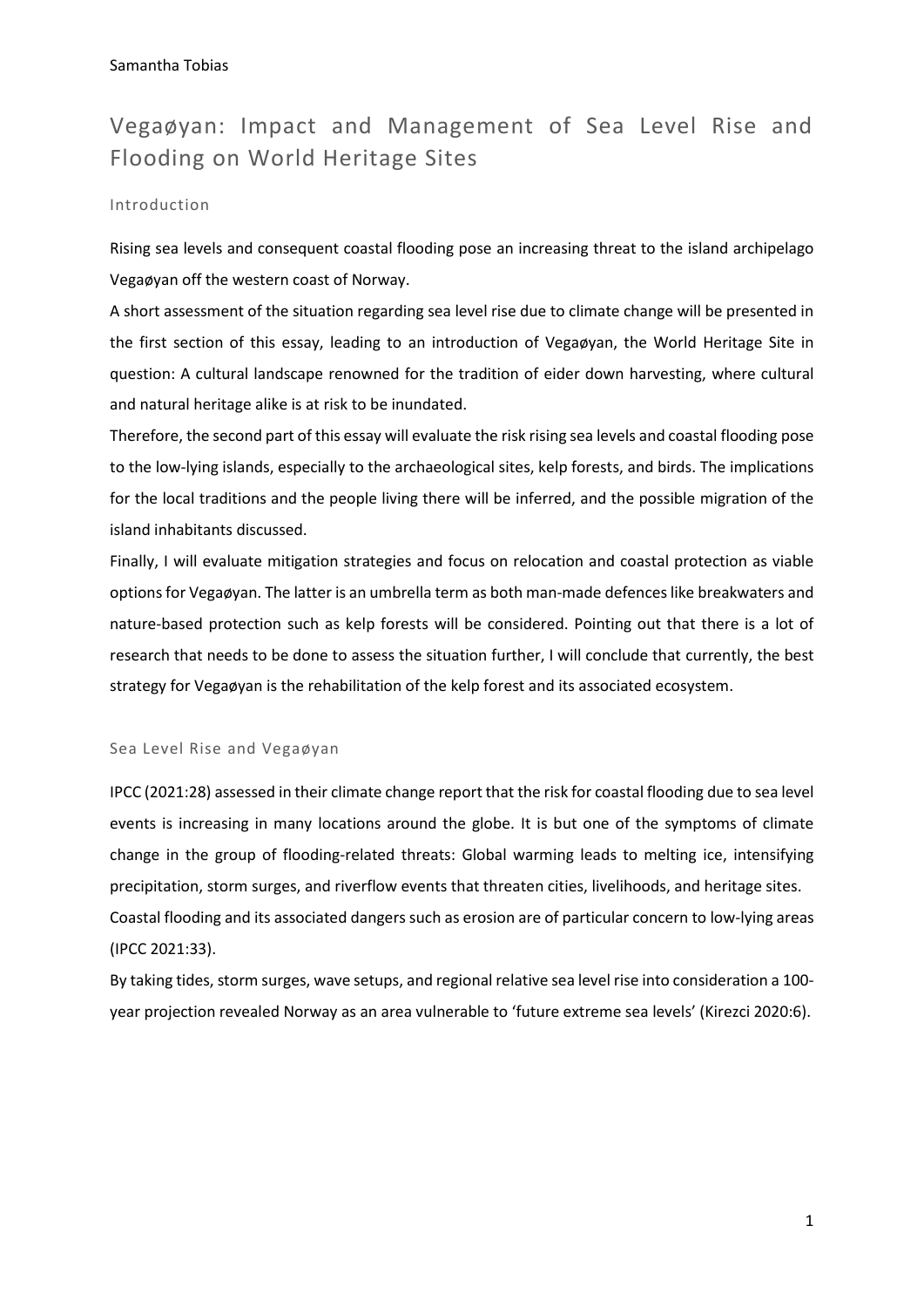

Projected relative sea level (RSL) change for the period 2081-2100 relative to 1986-2005 (a), 200-year storm surge return height above MHW (b), and the sum of these two (c). For all figures the values are given in meters.

*Figure 1 (Adapted from Breili 2020:676) Projected sea level rise and storm surge for Norway*

Within the country, Lawrence (2011:22) projected an increased flood magnitude for the region of Nordland; the vulnerability of the region is further reported by Breili (2020:676). Fig. 1 shows a traffic light system of 'inundation hot spots' with arrows pointing to a low-lying island archipelago that is indicated as red and therefore 'at risk': Vegaøyan.

Vegaøyan's flood risk has been assessed by Marzeion and Levermann (2014:6[supplements]): They state that global warming of 2.7±1.0K will lead to the site being at least partly submerged below the local mean sea level (Marzeion/Levermann 2014:5, see Fig. 2). The IPCC predicts that a change in temperature of 2K will be reached by 2060 and a change of 2.7K by 2100 according to their 'intermediate' global warming scenario (IPCC 2021:18), which means the inundation of Vegaøyan by 2100 is more likely than not.



*Figure 2 (Adapted from Marzeion/Levermann 2014:5): World Heritage Sites impacted by sea level rise*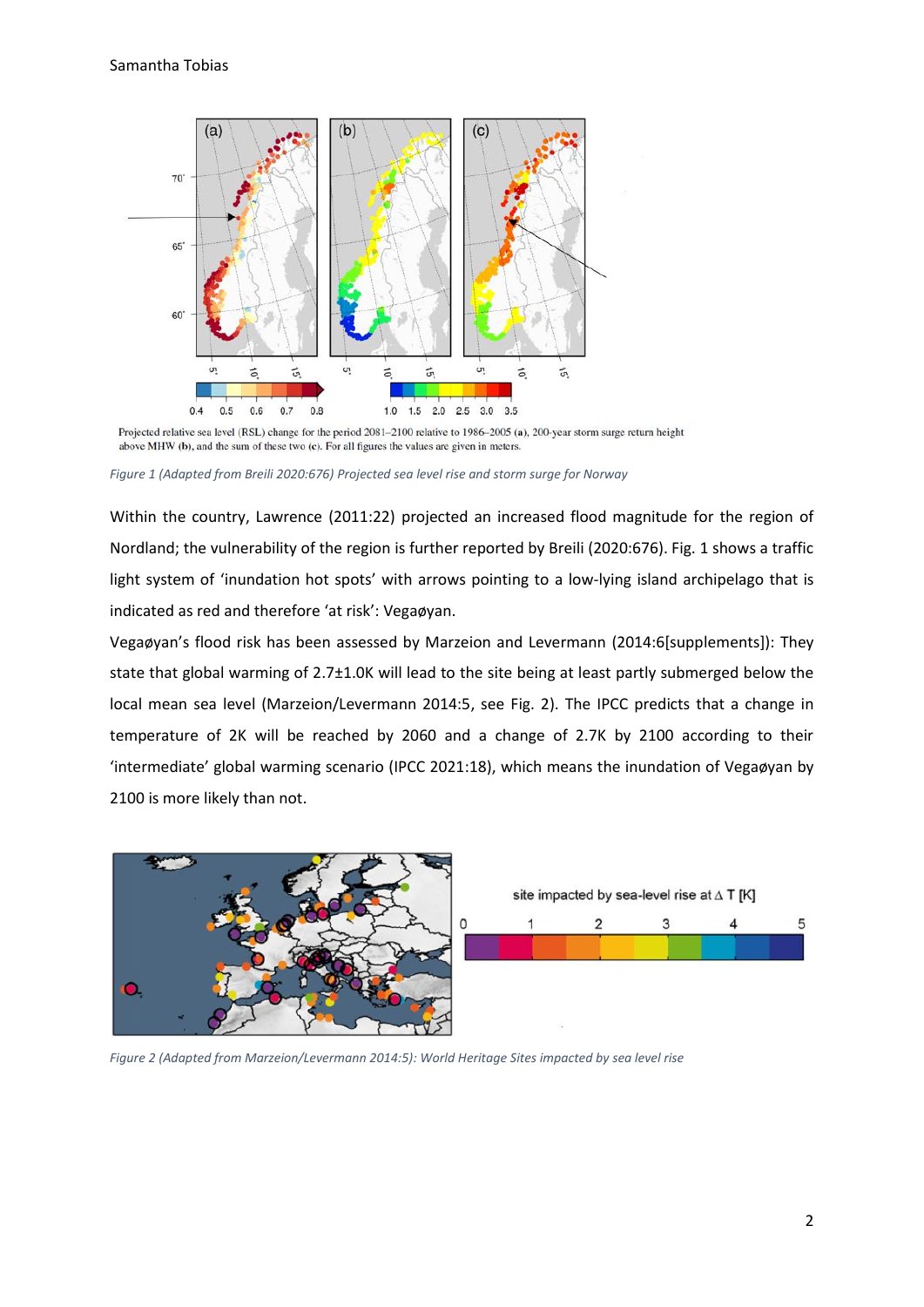

*Figure 3 (Adapted from Griggio 2016:114) Location of Vegaøya with WHS outlined in blue*

Located off the coast of Nordland (Fig. 3), Vegaøyan was inscribed as a cultural landscape World Heritage Site based on criterion (v) in 2004. The archipelago

"*reflects the way generations of fishermen/farmers have, over the past 1,500 years, maintained a sustainable living in an inhospitable seascape near the Arctic Circle, based on the now unique practice of eider-down harvesting, and it also celebrates the contribution of women to the eider-down process."* (ICOMOS 2004:115)

The largest island, Vega, and its multitude of neighbouring islands have a rich history from Neolithic archaeological sites, fishing villages, and the farming landscapes to the traditional collection of eider down, the soft feathers of eider ducks (see Fig. 4). The ducks nest in 'eider houses', architecture specifically built for the birds to facilitate an easier harvest of the down from the empty nests when the ducklings leave them. The archipelago's eider tradition boomed in the 19<sup>th</sup> century but is reduced to 6 sites today. However, the wetlands and coastline provide a habitat for great biodiversity particularly for the Common Eider and Great Cormorant (breeding species) and the Barnacle Goose (a passing species), which lead to the inclusion in BirdLife International's (2021) selection of 'Important Bird and Biodiversity Areas'.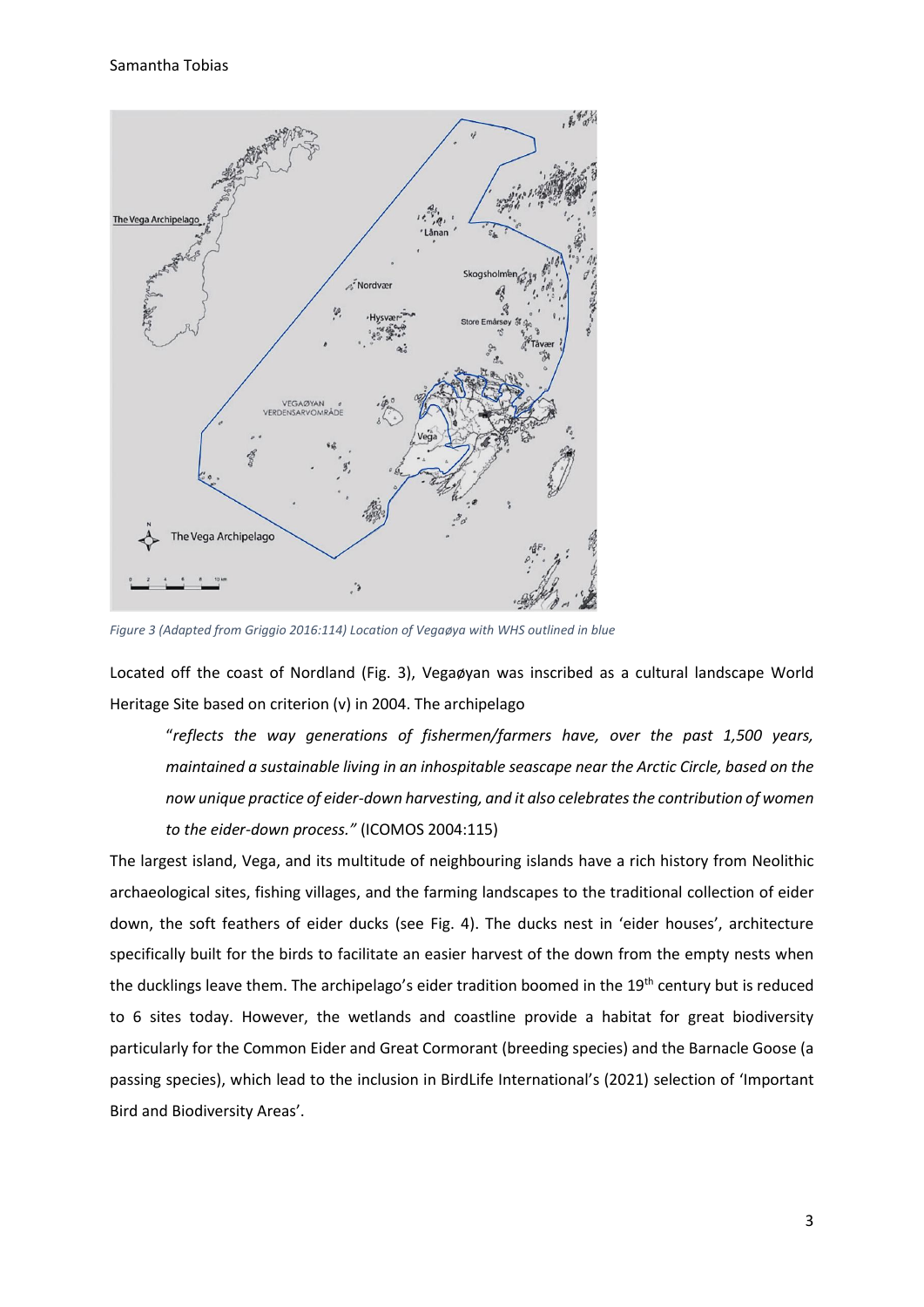

*Figure 4 (verdensarvvega 2021, photo by Cyril Russo) Women cleaning the eider down*

#### Impacts of sea level rise on Vegaøyan

Sea water incursion, coastal erosion, and permanent submersion are the predominant consequences of rising sea levels (UNESCO 2007b:25), with the latter being the most extreme that would eradicate the existence of parts of the World Heritage Site and the Vega archipelago. Even a partial inundation would alter the amount of exposure of individual islands to the open sea and threaten the existence of sub-archipelagos. They are an element of biocultural importance, proven by the existence of a special Norwegian term for 'island group', øyvær (IUCN 2004:181).

Vegaøyan's archaeological heritage starts with preboreal sites (Glørstad 2013:76) and has the particularity that the in situ relation of sites to each other is of great importance: Climatic changes lead to a shore displacement of 3m per century, which means that people occupied sites at different elevations at different points in time (Bjerk 1990:5). Vega's oldest sites are 80m above today's sea level, late Bronze Age sites at 15-20m above sea level (Bjerk 1990:4). While a sea level rise to these heights within a plannable timeframe is improbable, changes in water-table levels, soil chemistry, and humidity cycles have an adverse impact on archaeological remains (UNESCO 2007a:52). Importantly for Vegaøyan, the stratification integrity can be affected as well due to cracking and heaving (UNESCO 2007a:52). This would classify as slow environmental deterioration.

There is additional risk to the Stone Age settlement site Åsgården on Vega, a 2300sqm area with 20 houses that date up to 9500BP (verdensarvvega 2021 citing Næss/Johansen), as it is located next to a river and may therefore be susceptible to fluvial floods.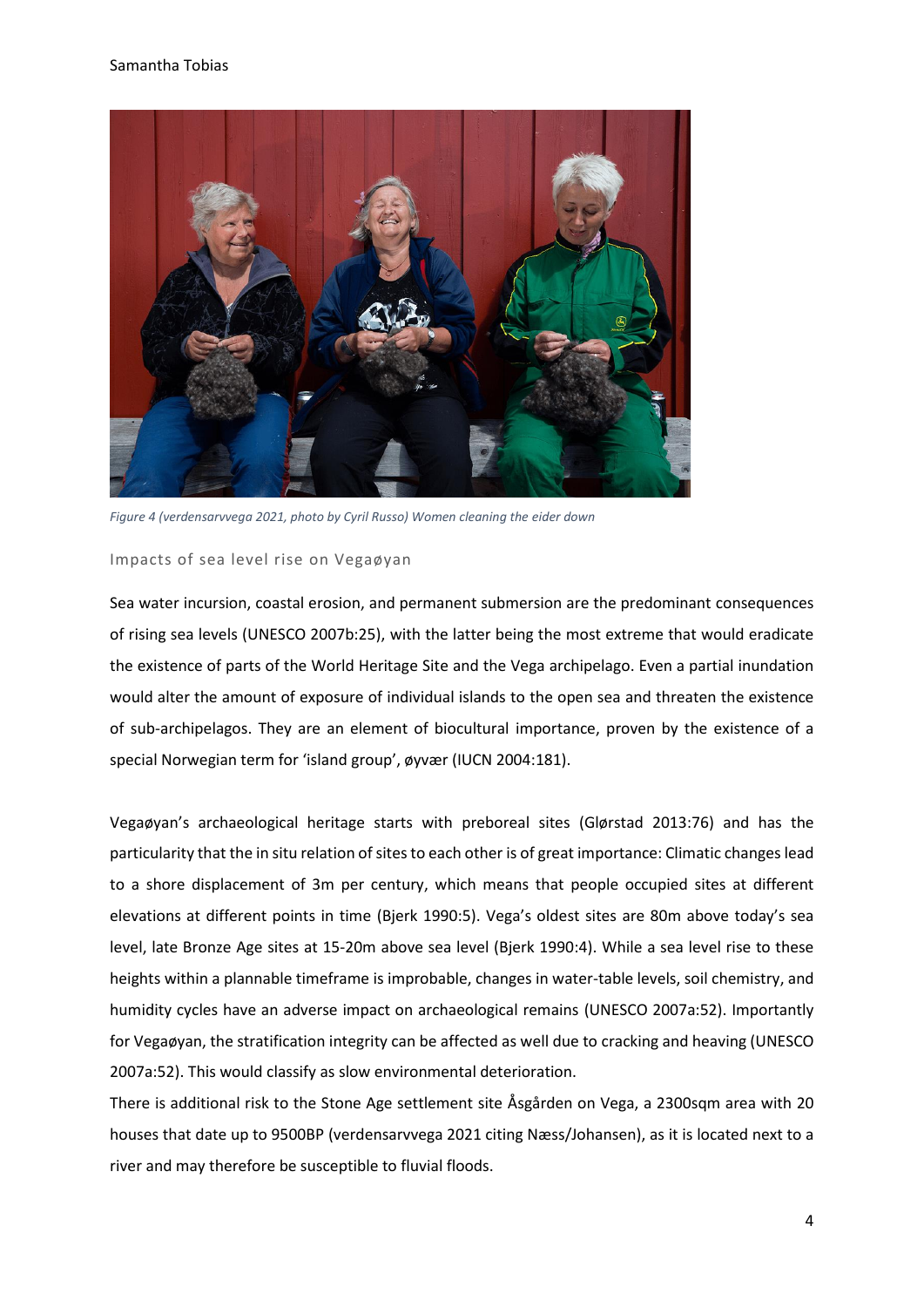The marine environment around Vegaøyan depends on strong east-west currents that exchange the water throughout the archipelago twice a day thanks to tides that range between 1.5-2m (verdensarvvega 2021, cited after Næss/Johansen). Sea level rise can alter currents (Lambeck 2002) and therefore impact the balance between tides, waves and the marine environment in the shallow waters around the islands. This ecosystem around Vegaøyan consists of kelp forests of *Laminaria hyperborea*, a macroalgae associated with great biodiversity because of the habitat it offers (Christie 2003).

In the 1970s the kelp forests around Vegaøyan started to decline because of sea urchin deforestation: With the disappearance of the kelp forests came significant ecological change, like decreasing fish populations (Norderhaug/Christie 2009:516). While the cause for this instance of sea urchin infestation is unknown (Norderhaug/Christie 2009), it may have been the rising sea temperature that stopped the sea urchin *Strongylocentrotus droebachiensis*from completely deforesting the macroalgae assemblage (Fagerli et al. 2013). However, with climate change associated rising temperatures also pose a problem for the heat-sensitive kelp (Steneck et al. 2002, Smale et al. 2013:4029).

Furthermore, a change in sea levels might impact the kelp forests due to a change in lighting conditions, as they rely on shallow depths and substrate and cannot grow on inundated hard rock. This has been proven for at least one other species of kelp (Graham 2007:72).

Further kelp deterioration poses a threat not only to the biodiversity in the immediate marine environment, but also to fishermen, whose struggle with the reduced fish populations would only worsen (Norderhaug/Christie 2009:523). Since fishing is part of Vegaøyan's cultural heritage, those traditions are indirectly threatened as well.

The loss of kelp forests will also impact birds like the eider duck that forage in kelp (Gundersen et al. 2017:50). With 222 bird species, 110 of which breed in the archipelago (UNESCO 2004:9), Vegaøan's avian biodiversity is an important part of its heritage. As increased flooding risks have been linked to reduced reproductive output in one species of bird in the Wadden Sea (van de Pol 2010:720), it is likely that rising sea levels will lead to habitat loss and a disturbance of roosting and breeding sites in the Vega archipelago as well.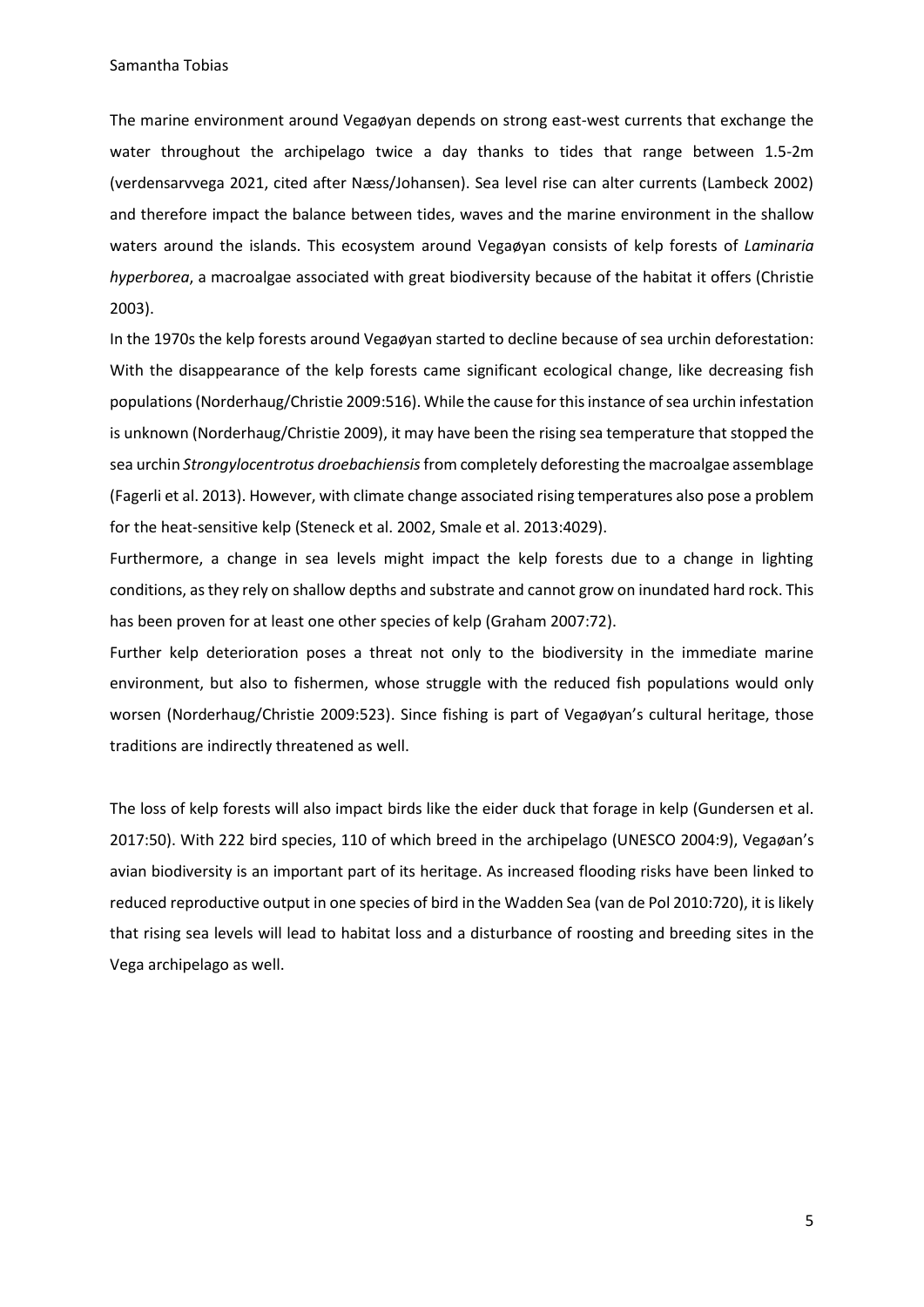

*Figure 5 (verdensarvvega 2021, photo by Cyril Russo) Lånan's eider duck architecture*

The negative impact of climate change on the ecosystem will start a cumulative chain reaction: A decrease in eider duck populations will threaten the traditions around the down collection, and the changing ecosystem will limit fishing and farming opportunities. These are secondary and tertiary impacts of sea level rise.

It will impede the traditional local management of the landscape (Cave/Negussie 2017:222), possibly causing people to become more likely to migrate. A disruption of the community could lead to a breakdown of social interactions (UNESCO 2007b:25) and lead to depopulation: Because a lot of inhabitants left Vegaøyan in the 60s and 70s (ICOMOS 2004:113) there is precedent for this scenario, even though it was not related to a flooding risk then. A repetition of such resettlement would be detrimental to the cultural landscape. For instance, the previous decrease in population lead to buildings falling into disrepair, which may make them more susceptible to flood damage now.

All in all, the loss of traditions becomes an increasing threat, especially because the two largest eider duck sites on Lånan and Muddvær (verdensarvvega 2021, see Fig. 5) are located on particularly low lying øyvær, increasing their likelihood of at least partial submersion.

#### Mitigation Strategies – a comparison

Even though Norway is not part of the EU, the EU Flood Directive (2007/60/EC:(14)) gives a good indication of the priorities within flood risk management: Prevention, protection, and preparedness. Prevention would mean mitigation of climate change effects, for example by reaching the very low or low greenhouse emission scenarios with only minor or even decreasing global warming (IPCC 2021:18).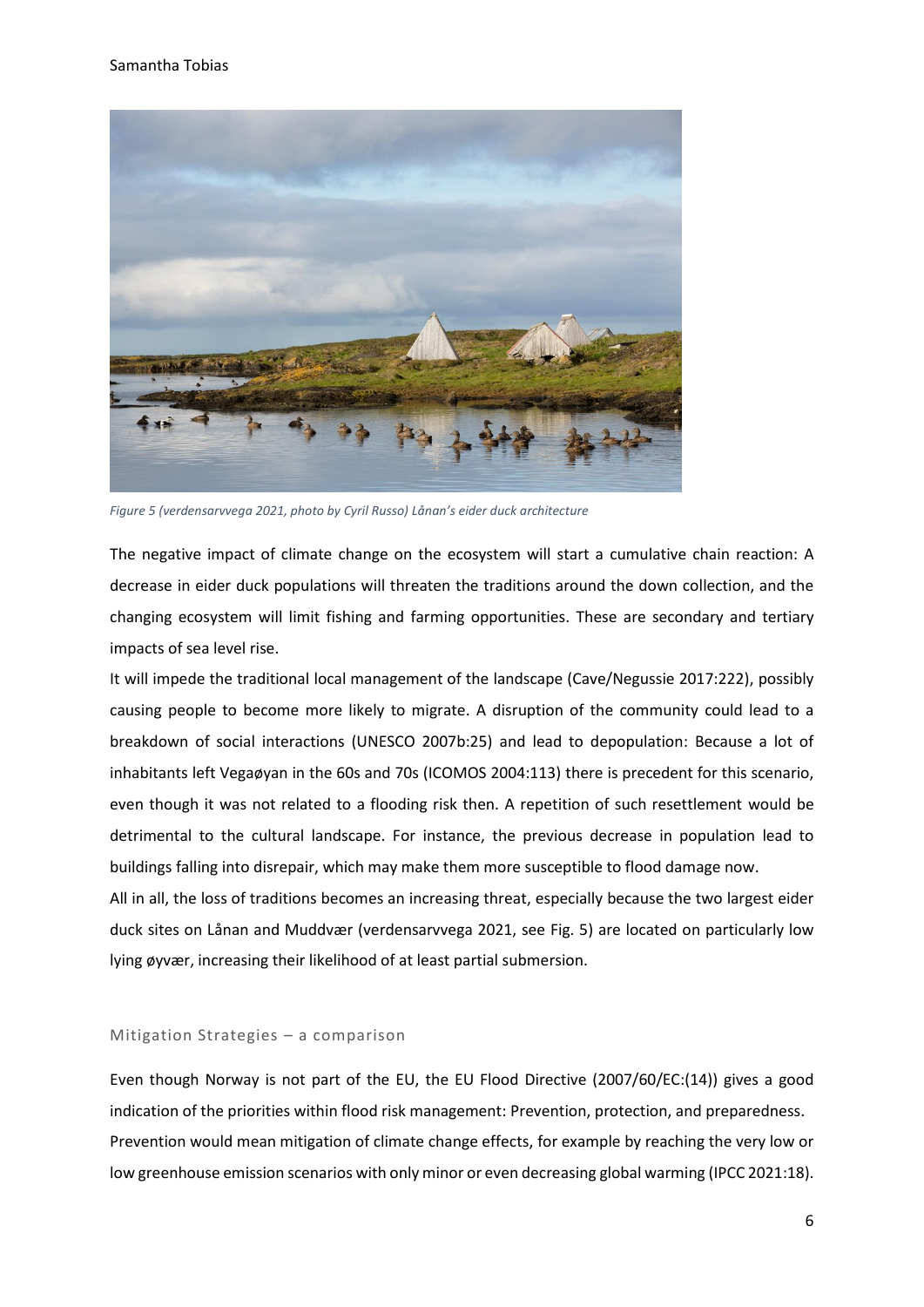Inundations threats are uncompromising and can require extreme protection measures, such as the relocation of immovable heritage.

An example is the relocation of the Abu Simbel temple in Egypt as part of the Nubia campaign because the construction of the Aswan High Dam was going to cause the inundation of the temple (Hassan 2007). Herschel Island Territorial Park suffered a similar fate when a whaler'ssettlement was relocated further away from the rapidly eroding shoreline (UNESCO 2007a:58).

Considering it is a massive undertaking possibly detrimental to a site's authenticity, ICOMOS opposes relocation unless it is the last resort to save a heritage site from eradication (e.g. ICOMOS 2003:3.17). However, multiple further examples from non-World Heritage Sites in the UK and New Zealand (Bowcott 2008, Reimann 2018, Gregory 2008) show that relocation strategies are employed frequently. This practice blurs the line between natural change and a strict understanding of authenticity.

To apply the relocation strategy to Vegaøyan, buildings, piers, lighthouses, and the eider architecture could be moved to higher points on the islands or different islands altogether and would allow for adaptations like stilt houses. Since moving houses to the islands was a common practice during the  $18<sup>th</sup>$  and  $19<sup>th</sup>$  century (UNESCO 2004:10), relocation is not necessarily at odds with Vegaøyan's authenticity. However, it is unclear if drastic changes to the eider architecture would impact the eider ducks' breeding behaviour and how such relocations would be perceived by the community considering that privately owned buildings would have to be moved by their respective owners. This would tie into the depopulation threat and its associated loss of traditions.

A more feasible option are coastal protection strategies, which range from man-made defence structures to nature-based approaches.

The most famous mechanical defence against floods is the MOSE project in Venice, Italy. It consists of mobile barriers that lie submerged in the sea. They are raised for expected high tides above 110cm to close the entrances of the lagoon (UNESCO 2010:36). However, the system needs to be deployed in advance of the tides and is associated with high operating costs.

An example of a sea wall protecting a World Heritage Site is the Neolithic village Skara Brae on Orkney, UK, which is threatened by rising sea levels, storm surges, and the degradation of kelp forests (Day 2019:35). The sea wall was first constructed in the 1920s and undergoes close monitoring including biennial terrestrial laser scanning and extensive repairs and improvements (Day 2019:22).

While a mechanical defence like MOSE is probably financially unfeasible for Vegaøyan, there are already multiple breakwaters in use: The island Bremstein has two in 1921 completed breakwaters for its harbour, and Skjærvær (see Fig. 6) has two breakwaters built from 1930-36 (verdensarvvega 2021).

7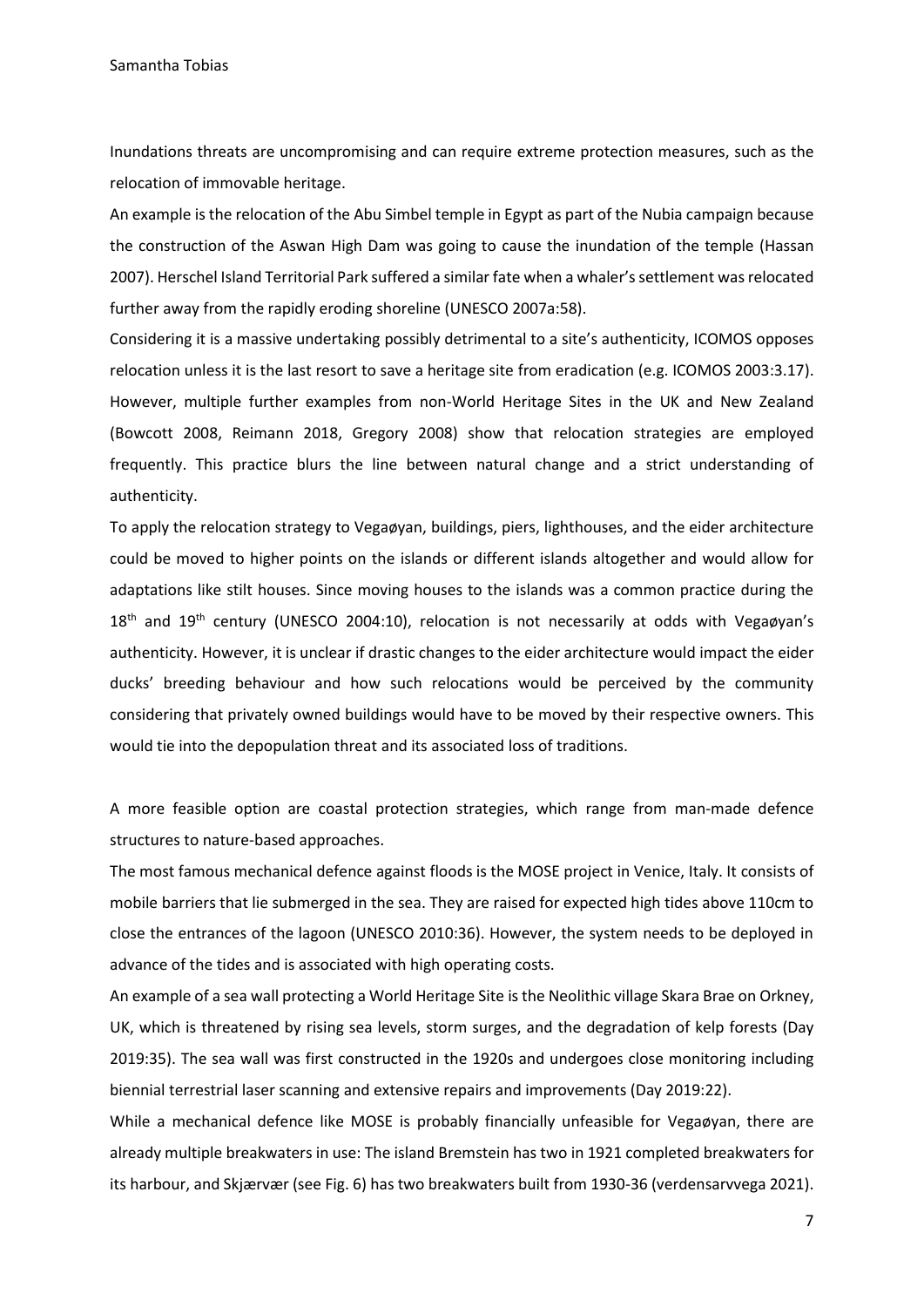Building more structures to protect Vegaøyan's islands is a possible mitigation strategy to alleviate the threats rising sea levels pose to the archipelago, however, seawalls can have negative side effects like worsened erosion impact further down the coast (Miles 2020:36) and even lead to habitat loss for waterbirds (Fox 2015:199). Considering Vega's erosion resistance varies depending on the location (UNESCO 2004:18), this is a limitation of seawalls and breakwaters as a protection strategy.

Furthermore, the archipelago thrives off the regular exchange of its seawater so seawalls or a mechanical defence could inhibit the biodiversity and have adverse impacts on the ecosystem around the islands if the exchange of sea water were blocked.



*Figure 6 (verdensarvvega 2021, photo by Inge Ove Tysnes) Skjærvær with Vega and Søla in the background*

Around the world there are many different types of nature-based coastal protections, depending on the specific climate: By prioritising the restoration of the mangrove forests, Palau's Rock Islands Southern Lagoon World Heritage Site manages the mangrove ecosystem as coastal protection - this also benefits fishermen as fish stocks increase (Miles 2020). Similar efforts have been undertaken in Sundarbans in India and Bangladesh to conserve and rehabilitate mangrove forests to mitigate local sea level rise (UNESCO 2007a:36). The Great Barrier Reef, with a management plan that's considered the world's best practice, is equally looking to reduce stressors to improve the resilience of their corals to strengthen the ecosystem, which doubles as coastal protection (UNESCO 2007a:35).

While Vegaøyan is distinctly less tropical, the same principle can be applied: the naturally available coastal protection is kelp forest. The leafy biomass reduces the energy of oncoming waves, and its roots stabilise the sediment (Gundersen 2017:90). Breaking waves are reduced in velocity due to the altered water motion in and around the kelp (Smale 2013:4025) – the kelp endemic to the area around Vegaøyan reduces the swell energy of waves by as much as 60-75% (Mork 1996:324).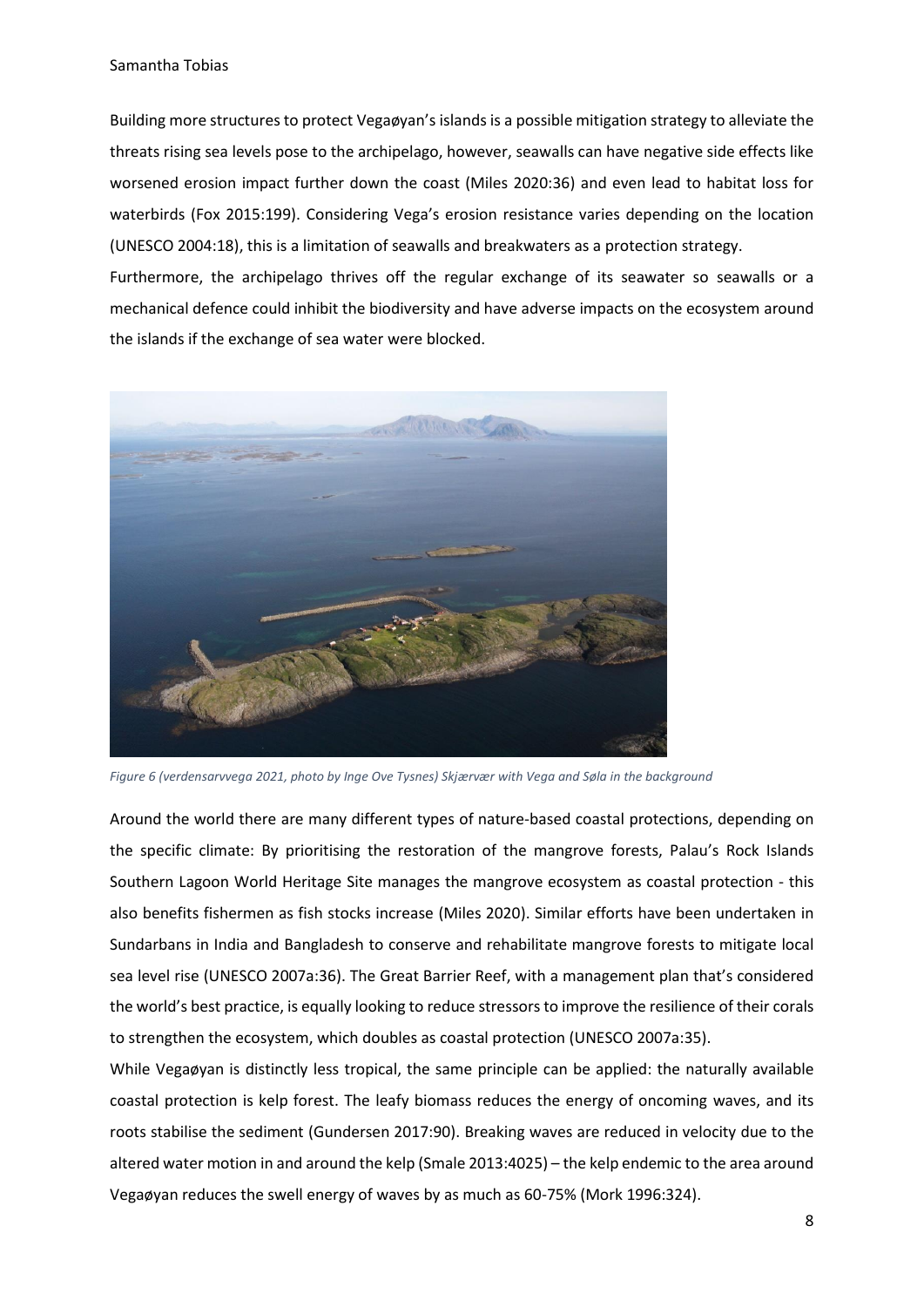Therefore, a prioritisation of the kelp forest and reduction of anthropogenic stressors like overfishing is necessary to establish resilient kelp forests: A thriving ecosystem is more likely to effectively work as natural coastal protection. Realistically, this mitigation strategy can be implemented into the site's management plan and prioritised as a protection against the threat of rising sea levels.

To help the kelp forests rehabilitate from the sea urchin deforestation, methods from kelp aquaculture like transplantation could be considered and researched. To understand the impact climate change has on the kelp forest, a better understanding of its structure and functioning in different temperatures would be helpful (Smale 2013:4029) since the threat of climate change is multicausal and not only limited to rising sea levels and associated flooding.

Furthermore, there is evidence that oyster beds help to stabilise sediments and influence the tides and waves in the Netherlands (de Vriend/van Koningsveld 2012:18). A similar form of ecosystem engineering might be possible with blue mussels around Vegaøyan. This would tie in well with the ecosystem because they are the main diet of the eider duck (Gundersen 2017:66).

Finally, preparedness on the side of the community will need to be evaluated in direct communication with the people living on Vegaøyan: The lack of local opinions from people living and working on the Vega archipelago is a major weakness of this assessment. This is not only because the Outstanding Universal Value of Vegaøyan is directly related to their lifestyle and traditions (UNESCO 2004:112), but because their knowledge about this unique landscape is an important tool in the long-term management of the site, as they have managed it in their own ways long before it ever became a UNESCO cultural landscape.

Furthermore, the research around coastal flooding risks for the area is lacking: ICOMOS calls Vega an "exposed archipelago" (ICOMOS 2004:112) but neither flooding nor climate change are mentioned in their risk analysis. IUCN mentions Vegaøyan's exposure to ocean storms, but not in relation to rising sea levels or climate change (IUCN 2004:182).

In terms of flood risk assessment elaborate studies exist for World Heritage Sites in other parts of the world (e.g. Howard 2013 for all UK sites, Reimann 2018 for the Mediterranean) that need to be repeated for Norway. It is notable that even studies that do assess flood risk in Norway (Lawrence 2011, 2012, Breili 2020, Beldring 2008) or in Europe with mention of Norway (e.g. Madsen 2014) gloss over the heritage sites at risk. Specifically, a climate risk assessment like the report for Orkney (Day 2019) would be useful since other climate change drivers may also apply to Vegaøyan and need to be considered in a long-term management plan.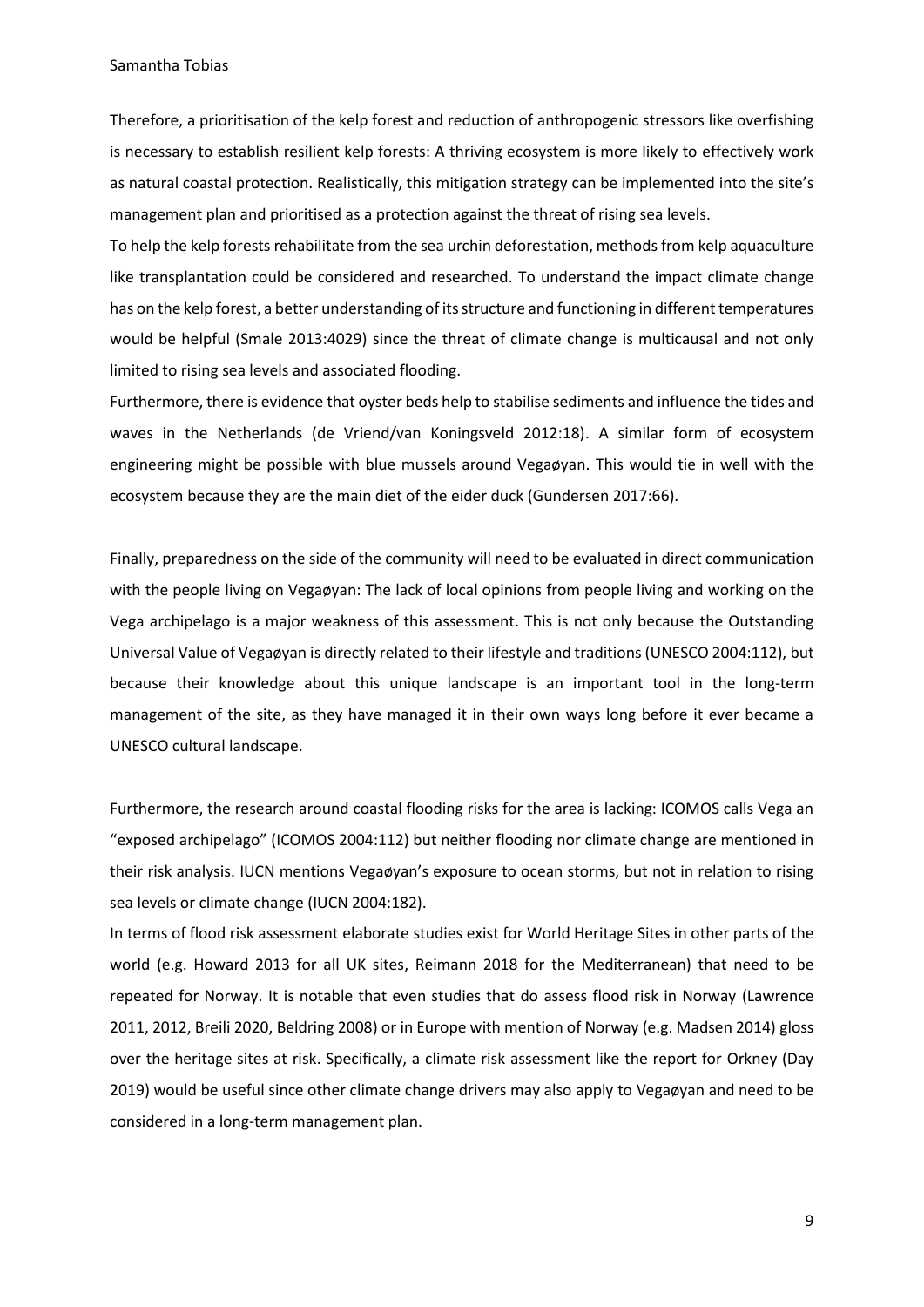#### Conclusion

Rising sea levels pose a mid- to long-term threat to Vegaøyan with serious consequences: Parts of the archipelago may become submerged. Additionally, the area must expect a negative impact on its biodiversity: The ecosystem will likely suffer from its kelp forests deteriorating due to altered lighting and temperature conditions; consequently fish stock and bird populations may decline. Since the ecosystem is tightly connected to the intangible heritage of the archipelago this poses a direct threat to the traditions of eider down collecting, fishing, and managing the landscape that has been assigned outstanding universal value. Furthermore, the increased flood risk may lead to depopulation of the already sparsely inhabited area.

Protection strategies like relocation of the buildings and the construction of seawalls need further consideration regarding their feasibility and possible negative consequences respectively. Instead, a focus on nature-based protection is recommended: By reducing anthropogenic stressors and with active rehabilitation measures, the kelp forest should be prioritised to mitigate the threat rising sea levels pose.

Furthermore, any management of the climate change threat should heavily involve the community as the local people have managed Vegaøyan for thousands of years and can share valuable knowledge. Global prevention efforts to climate change and further research for a better evaluation of the situation should tie into this local knowledge to conserve Vegaøyan's cultural landscape in the long term.

In summary, protection measures from other World Heritage Sites contain transferable knowledge that is applicable to Vegaøyan's situation. Noticeably, some of these strategies are aimed at cultural heritage sites only, like relocation. For natural heritage and cultural landscapes with intangible heritage, this drastically reduces viable options, which emphasises that we live in a constantly changing world. Ducks and traditions may have to adapt if their environment becomes irreversibly altered through partial submersion, but until that happens, coastal protection and especially the kelp forests are of the utmost importance to Vegaøyan.

## 3183 words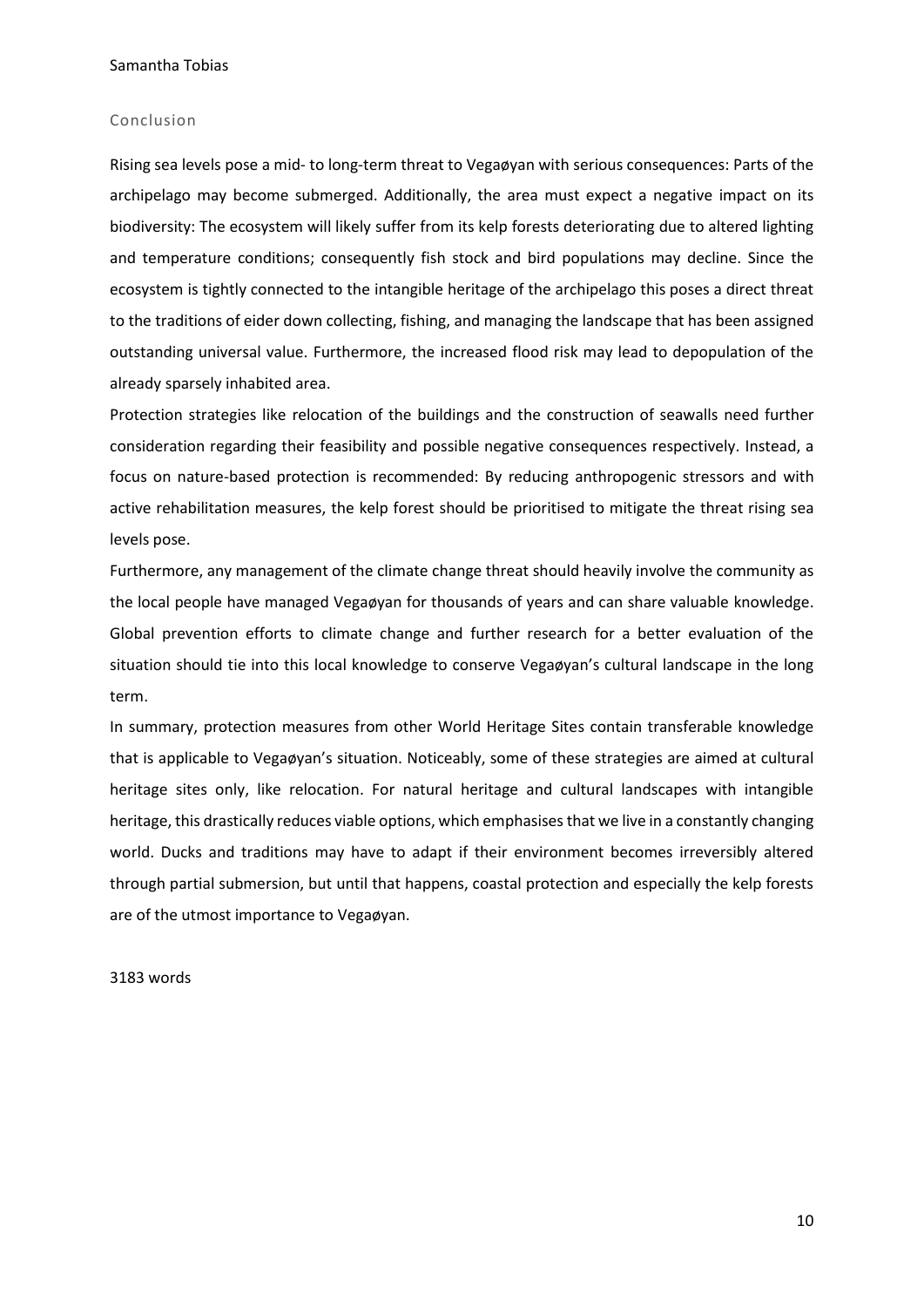## Bibliography

Ammer, I. (2019): ,Die Schutzmauern stehen'. *Donaukurier*, 22/05/2019. Last accessed at https://www.donaukurier.de/lokales/riedenburg/DKmobil-Die-Schutzmauernstehen;art602,4192796 on 10/10/2021

Beldring, S., Engen-Skaugen, T., Førland, E. and Roald, L. (2008): Climate change impacts on hydrological processes in Norway based on two methods for transferring regional climate model results to meteorological station sites. *Tellus A* – *Dynam. Meteorol. Oceanograph.,* 60, 439-450.

BirdLife International (2021): *Important Bird Areas factsheet: Vega archipelago.* Last accessed at http://datazone.birdlife.org/site/factsheet/vega-archipelago-iba-norway on 06/10/2021

Bowcott, O. (2008): 'Stone by stone: rebuilt tower open to public'. *The Guardian*, 29/08/2008. Last accessed at https://www.theguardian.com/artanddesign/2008/aug/29/architecture.heritage on 09/10/2021

Breivik, H. M. (2014): Palaeo-oceanographic development and human adaptive strategies in the Pleistocene-Holocene transition: A study from the Norwegian coast. *The Holocene*, 24(11), 1478– 1490.

Breili, K., Simpson, M.J.R., Klokkervold, E. and Roaldsdotter Ravndal, O. (2020): High-accuracy coastal flood mapping for Norway using lidar data*. Natural Hazards and Earth System Sciences*, 20(2), 673– 694.

Cave, C. and Negussie, E. (2017): *World Heritage Conservation: The World Heritage Convention, Linking Culture and Nature for Sustainable Development.* London: Routledge.

Christie, H., Jørgensen, N.M., Norderhaug, K.M. and Waage-Nielsen, E. (2003): Species distribution and habitat exploitation of fauna associated with kelp (Laminaria hyperborea) along the Norwegian coast. *Journal of the Marine Biological Association of the United Kingdom*, 83(4), 687-699.

Church, J.A., Clark, P.U., Cazenave, A., Gregory, J.M., Jevrejeva, S., Levermann, A., Merrifield, M.A., Milne, G.A., Nerem, R.S, Nunn, P.D., Payne, A.J., Pfeffer, W.T., Stammer, D., and Unnikrishnan, A.S. (2013): Sea Level Change. In: Climate Change 2013: The Physical Science Basis. Contribution of Working Group I to the Fifth Assessment Report of the Intergovernmental Panel on Climate Change [Stocker, T.F., D. Qin, G.-K. Plattner, M. Tignor, S.K. Allen, J. Boschung, A. Nauels, Y. Xia, V. Bex and P.M. Midgley (eds.)]. Cambridge/New York: Cambridge University Press.

Clausen, K.K., Stjernholm, M. and Clausen, P. (2013): Grazing management can counteract the impacts of climate change-induced sea level rise on salt marsh-dependent waterbirds. *Journal of Applied Ecology*, 50, 528–537.

Codino, R. (2021): 'Il Mose non si alza, la Basilica di San Marco va sott'acqua'. *Ansa*, 05/10/2021. Last accessed at https://www.ansa.it/sito/notizie/cronaca/2021/10/05/il-mose-non-si-alza-labasilica-di-san-marco-va-sottacqua\_4af929bb-b1fa-420d-abca-0a654490a7f1.html on 10/10/2021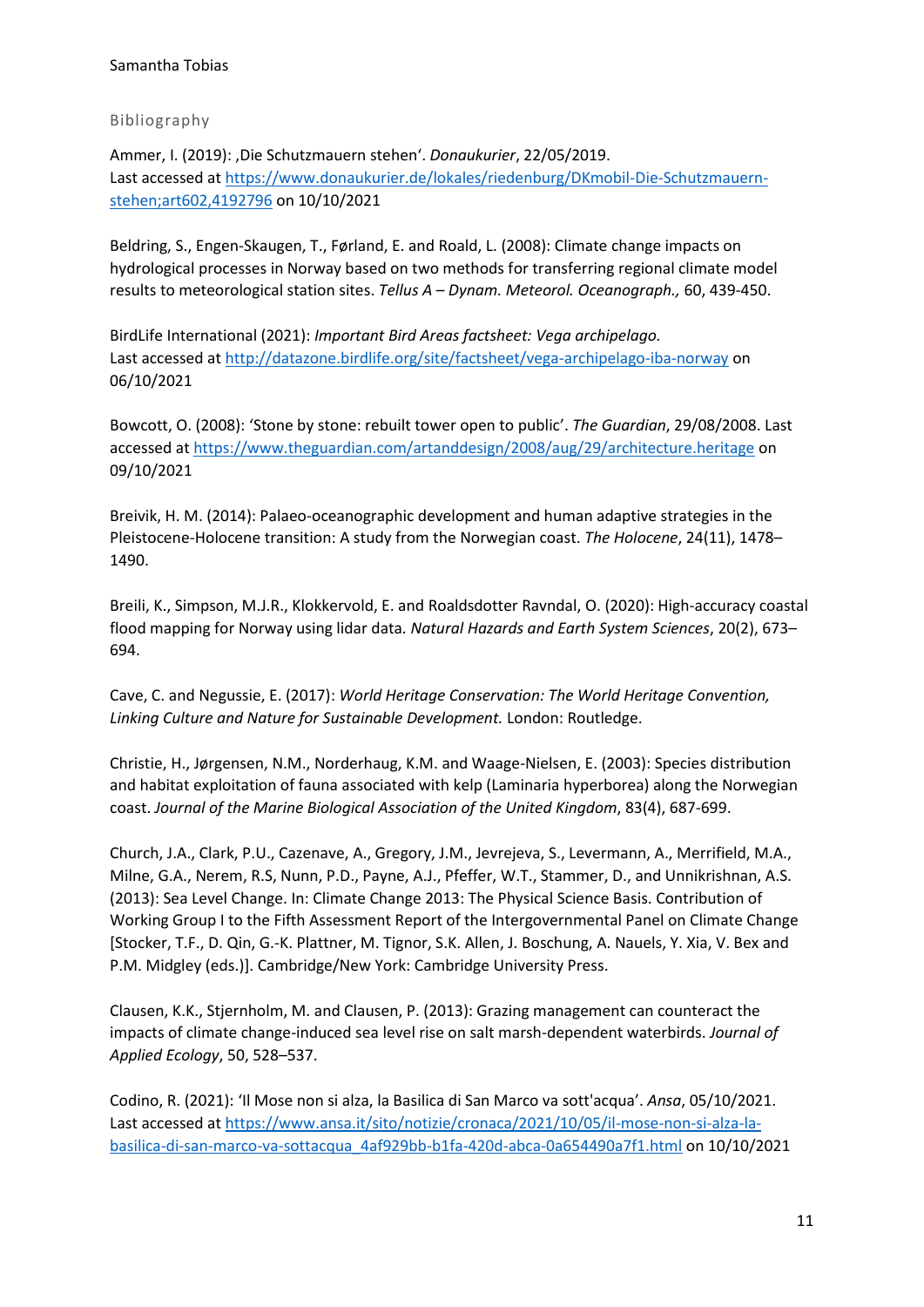Day, J.C., Heron, S.F., Markham, A., Downes, J., Gibson, J., Hyslop, E., Jones, R.H., Lyall, A. (2019): *Climate Risk Assessment for Heart of Neolithic Orkney World Heritage Property: An application of the Climate Vulnerability Index.* Historic Environment Scotland, Edinburgh.

De Vriend, H.J. and Van Koningsveld, M. (2012): *Building with Nature: Thinking, acting and interacting differently*. EcoShape, Building with Nature, Dordrecht, the Netherlands.

EU Directive 2007/60/EC (2007): EU Directive 2007/60/EC on the assessment and management of flood. *Official Journal of the European Union*, L 288/27.

Fagerli, C.W., Norderhaug, K.M., Christie, H.C. (2013): Lack of sea urchin settlement may explain kelp forest recovery in overgrazed areas in Norway. *Marine Ecology Progress Series*, 488, 119-132.

Fox, A.D., Jónsson, J.E., Aarvak, T., Bregnballe, T., Christensen, T.K., Clausen, K.K., Clausen, P., Dalby, L., Holm, T.E., Pavón-Jordan, D. and Laursen, K. (2015): Current and potential threats to Nordic duck populations—a horizon scanning exercise. *Annales Zoologici Fennici*, 52(4), 193-220.

Gundersen, H., Bryan, T., Chen, W., Moy, F.E., Sandman, A.N., Sundblad, G., Schneider, S., Andersen, J.H., Langaas, S. and Walday, M.G. (2017): *Ecosystem Services in the Coastal Zone of the Nordic Countries.* Nordic Council of Ministers.

Retrieved from https://norden.diva-portal.org/smash/get/diva2:1067839/FULLTEXT01.pdf on 06/10/2021

Glørstad, H. (2013): Where are the Missing Boats? The Pioneer Settlement of Norway as Long-Term History. *Norwegian Archaeological Review*, 46(1), 57-80.

Graham, M.H., Vasquez, J.A. and Buschmann, A.H. (2007): Global ecology of the giant kelp Macrocystis: from ecotypes to ecosystems. *Oceanography and Marine Biology*, 45, 39-88.

Gregory, J. (2008): Reconsidering Relocated Buildings: ICOMOS, Authenticity and Mass Relocation. *International Journal of Heritage Studies*, 14:2, 112-130.

Griggio, C. (2016): *The importance of grazing, haymaking and local heritage on the Vega Archipelago of Norway.* In: Island Landscapes. An Expression of European Culture [Gloria Pungetti (eds.)], London: Routledge.

Hassan, F.A. (2007): The Aswan High Dam and the International Rescue Nubia Campaign. *The African Archaeological Review*, 24(3/4), 73-94.

Howard, A.J. (2013): Managing global heritage in the face of future climate change: the importance of understanding geological and geomorphological processes and hazards. *International Journal of Heritage Studies*, 19:7, 632-658.

ICOMOS (2003): Icomos Charter- Principles for the Analysis, Conservation and Structural Restoration of Architectural Heritage.

Retrieved from https://www.icomos.org/charters/structures\_e.pdf on 10/10/2021

ICOMOS (2004): Vegaøyan No1143 Evaluation.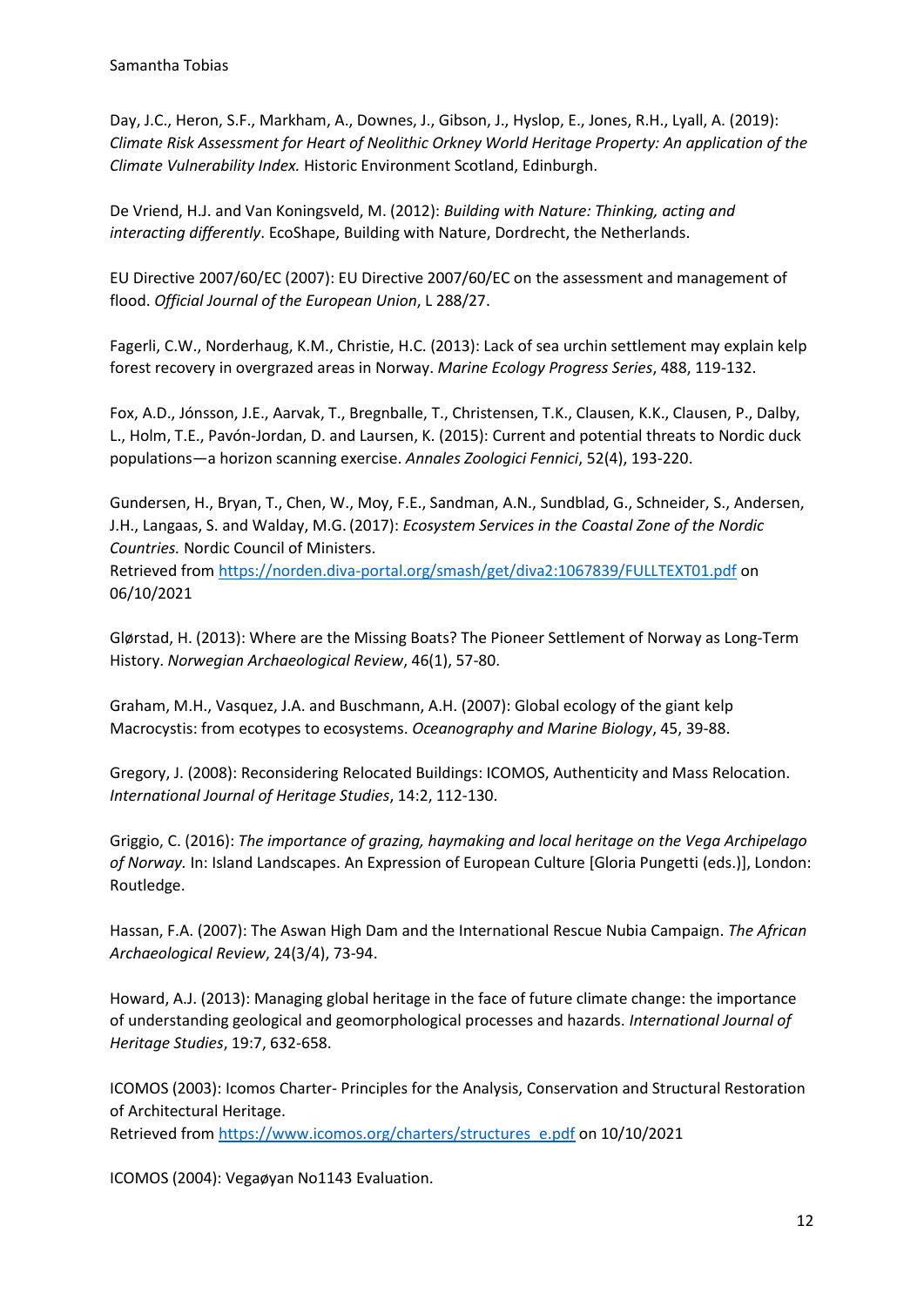Retrieved from https://whc.unesco.org/en/list/1143/documents/ on 03/10/2021

ICOMOS (2017): Vegaøyan No1143 Revised Evaluation. Retrieved from https://whc.unesco.org/en/list/1143/documents/ on 03/10/2021

ICOMOS (2008): *Climate change and the effect on Norwegian World Heritage sites.* In: Heritage at Risk: ICOMOS World Report 2006/2007 on Monuments and Sites in Danger [M. Petzet and J. Ziesemer (eds)], Altenburg, Germany: E. Reinhold-Verlag.

IUCN (2004) Vegaøyan No1143 Evaluation. From https://whc.unesco.org/en/list/1143/documents/ 03/10/2021

IPCC (2019): *Summary for Policymakers*. In: IPCC Special Report on the Ocean and Cryosphere in a Changing Climate [H.-O. Pörtner, D.C. Roberts, V. Masson-Delmotte, P. Zhai, M. Tignor, E. Poloczanska, K. Mintenbeck, A. Alegría, M. Nicolai, A. Okem, J. Petzold, B. Rama, N.M. Weyer (eds.)]. In press.

IPCC (2021): *Summary for Policymakers*. In: Climate Change 2021: The Physical Science Basis. Contribution of Working Group I to the Sixth Assessment Report of the Intergovernmental Panel on Climate Change [Masson-Delmotte, V., P. Zhai, A. Pirani, S. L. Connors, C. Péan, S. Berger, N. Caud, Y. Chen, L. Goldfarb, M. I. Gomis, M. Huang, K. Leitzell, E. Lonnoy, J.B.R. Matthews, T. K. Maycock, T. Waterfield, O. Yelekçi, R. Yu and B. Zhou (eds.)]. Cambridge University Press. In Press.

Kaltenborn, B.P., Thomassen, J., Wold, L.C., Linnell, J.D.C. and Skar, B. (2013): World Heritage status as a foundation for building local futures? A case study from Vega in Central Norway. *Journal of Sustainable Tourism*, 21(1), 99-116.

Lambeck, K., Esat, T.M. and Potter, E.K. (2002): Links between climate and sea levels for the past three million years. *Nature*, 419(6903), 199-206.

Lawrence D. and Hisdal, H. (2011): *Hydrological projections for floods in Norway under a future climate.* Norwegian Water Resources and Energy Directorate, Report no. 5 – 2011. Retrieved from https://publikasjoner.nve.no/report/2011/report2011\_05.pdf on 03/10/2021

Lawrence, D., Graham, L.P., den Besten, J. (2012): *Climate change impacts and uncertainties in flood risk management: Examples from the North Sea Region.* Norwegian Water Resources and Energy Directorate, Report no. 05 – 2012

Retrieved from https://www.osti.gov/etdeweb/servlets/purl/22017587 on 03/10/2021

JBA Consulting (2021): Case Studies – Coastal Engineering Design. Retrieved from https://www.jbaconsulting.ie/sites/www.jbaconsulting.ie/files/projects/Coastal%20Case%20studies\_ v2.pdf on 09/10/2021

Madsen, H., Lawrence, D., Lang, M., Martinkova, M., and Kjeldsen, T.R. (2014): Review of trend analysis and climate change projections of extreme precipitation and floods in Europe. *Journal of Hydrology*, 519, 3634–3650.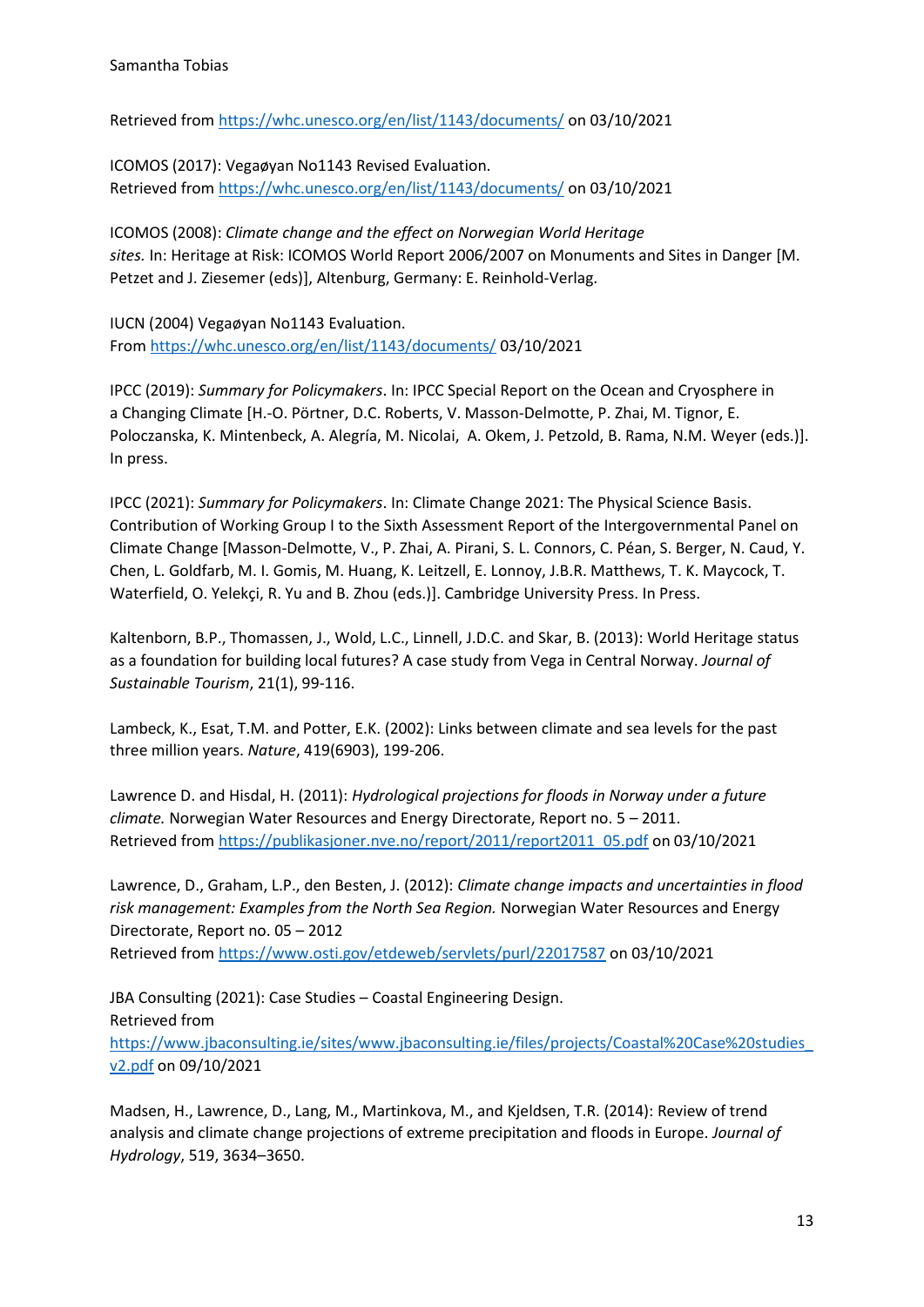Marzeion, B. and Levermann, A. (2014): Loss of cultural world heritage and currently inhabited places to sea-level rise. *Environmental Research Letters*, 9, 034001. Supplements retrieved from https://iopscience.iop.org/article/10.1088/1748-9326/9/3/034001/data on 04/10/2021

Miles, W., Grecni, Z., Matsutaro, E., Colin, P., Keener, V., Golbuu, Y. et al. (2020): *Climate Change in Palau: Indicators and Considerations for Key Sectors. Report for the Pacific Islands Regional Climate Assessment*. Honolulu, HI: East-West Center, https://www.eastwestcenter.org/PIRCA-Palau.

Van De Pol, M., Ens, B.J., Heg, D., Brouwer, L., Krol, J., Maier, M., Exo, K.M., Oosterbeek, K., Lok, T., Eising, C.M. and Koffijberg, K. (2010): Do changes in the frequency, magnitude and timing of extreme climatic events threaten the population viability of coastal birds? *Journal of Applied Ecology*, 47(4), 720–730.

Mork, M. (1996): The effect of kelp in wave damping. *Sarsia*, 80(4), 323-327.

Moy, F.E. and Christie, H. (2012): Large-scale shift from sugar kelp (Saccharina latissima) to ephemeral algae along the south and west coast of Norway. *Marine Biology Research*, 8(4), 309–321.

Norderhaug, K.M. and Christie, H. (2009): Sea urchin grazing and kelp re-vegetation in the NE Atlantic. *Marine Biology Research*, 5(6), 515-528.

Reimann, L., Vafeidis, A.T., Brown, S., Hinkel, J. and Tol, R.S.J. (2018): Mediterranean UNESCO World Heritage at risk from coastal flooding and erosion due to sea-level rise. *Nature Communications*, 9(1), 1-11.

Smale, D.A., Burrows, M.T., Moore, P., O'Connor, N. and Hawkins, S.J. (2013): Threats and knowledge gaps for ecosystem services provided by kelp forests: a northeast Atlantic perspective. *Ecology and Evolution*, 3(11), 4016-4038.

Steneck, R.S., Graham, M.H., Bourque, B.J., Corbett, D., Erlandson, J.M., Estes, J.A. and Tegner, M.J. (2002): Kelp forest ecosystems: biodiversity, stability, resilience and future. *Environmental conservation*, 29(4), 436-459.

Sundsvold, B. (2010): Stedets herligheter–amenities of place: eider down harvesting through changing times. *Acta Borealia*, 27(1), 91-115.

Tompkins, E.L., Nicholson-Cole, S.A., Boyd, E., Hurlston, L.A., Brooks Hodge, G., Clarke, J., Trotz, N., Gray, G. and Varlack, L. (2005): *Surviving climate change in small islands*: *A guidebook*. Tyndall Centre for Climate Change Research, UK.

UNESCO (2004): Vegaøyan -- The Vega Archipelago Nomination Retrieved from https://whc.unesco.org/uploads/nominations/1143.pdf on 04/10/2021

UNESCO (2007a): Case Studies on Climate Change and World Heritage. Retrieved from https://whc.unesco.org/en/activities/473/ on 02/10/2021